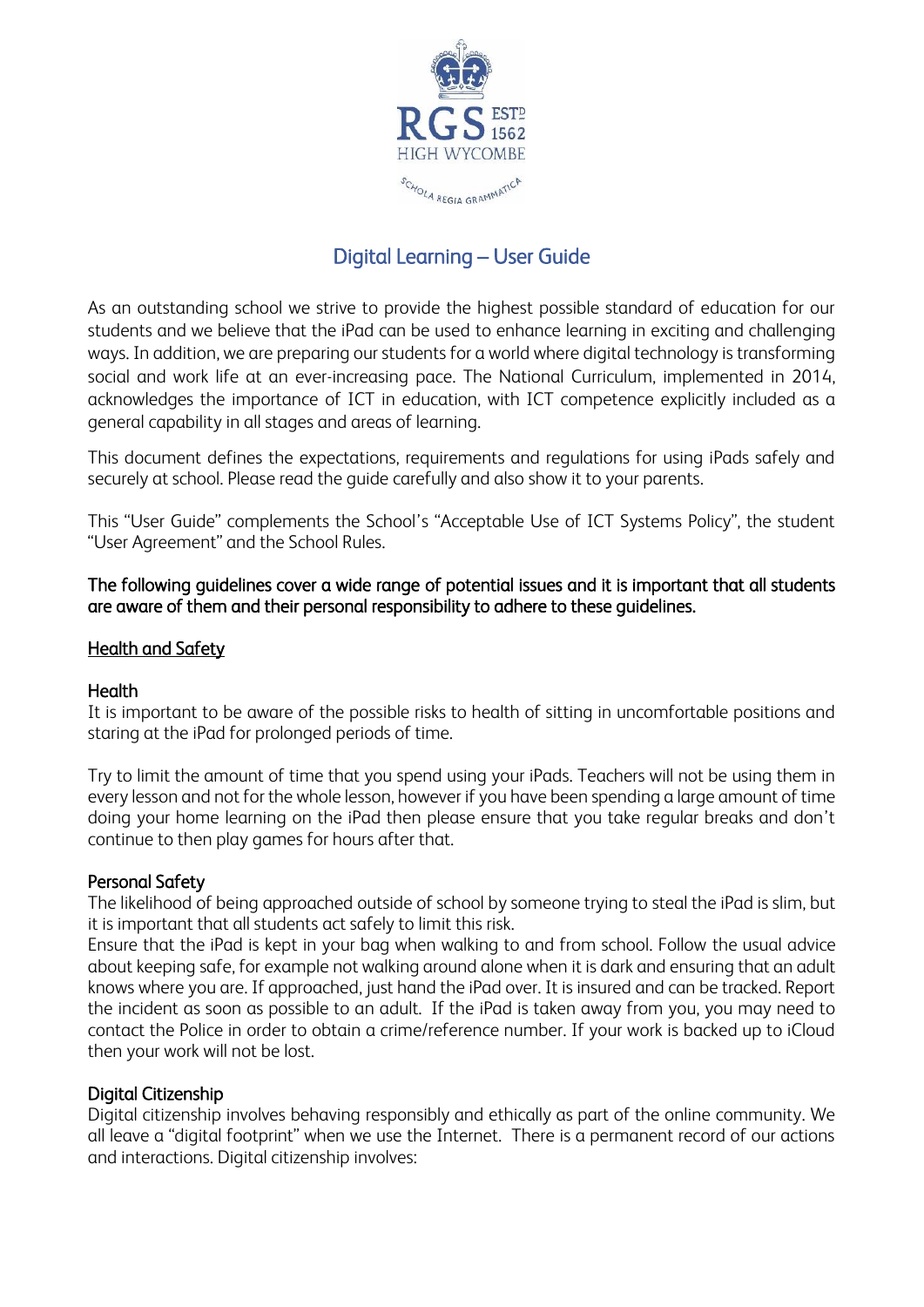- Respect for self
- Respect for others
- Respect for intellectual property

We all have a responsibility to protect ourselves, others and intellectual property. In turn, you have the right to be protected and have your intellectual property protected as well.

To be a responsible digital citizen, we encourage you to:

- Be mindful of the way you represent yourself online. Choose appropriate user names and images that present you positively.
- Do not post personal information.
- Be mindful of the language you use and the way you "speak" about individuals and organisations. The Internet is a public space.
- Remember that universities and would be employers increasingly use on-line profiles to select students and employees.
- Be proactive in protecting others. Don't participate in hurtful conversations or forward nasty emails. Report any instances of cyber bullying or inappropriate behaviour you encounter.
- Use information sourced from digital sources ethically by referencing and acknowledging sources or seeking permission to use resources where it is appropriate. Purchase media legitimately.

Please be aware that a member of staff has the right to look at the content stored on your iPad at any time to ensure that the iPads are being used appropriately.

## **Privacy**

There is a risk that students may be able to pick up an iPad and look at each other's work, or access private information on a staff iPad. Please ensure that your own iPad is locked with a 4 digit pass code, but that your home screen has your name and form written on it (so that the iPad can be returned to you if lost). Any attempt to look at a fellow student's iPad, unless requested to do so, will be dealt with very seriously.

For safety please ensure that your parents do not use an Apple ID Account with a registered credit/debit card on your iPad. Also, please ensure that there is no private information stored on your iPad such as your parents' bank details etc.

## Use of the Internet

One of the greatest advantages of the iPad is its ability to provide instantaneous access to information on the Internet. The School provides Internet access through a high-speed wireless network. Access is provided to support education and research and is monitored and filtered using sophisticated security software.

All Internet access using the iPad must be gained through the School's wireless network. This allows for the monitoring and filtering of Internet data through our Mobile Device Management Software. You are not permitted to use personal 3G or 4G connections to access the Internet on your iPad. Access to the Internet is a privilege. It is provided for the purposes of enhancing learning. Access is subject to the security protocols implemented by the ICT Manager and can be limited by the classroom teacher. Inappropriate use will be dealt with firmly and could result in removal of the privilege.

Further regulations regarding the use of the Internet are contained within the "Acceptable Use of ICT Systems Policy".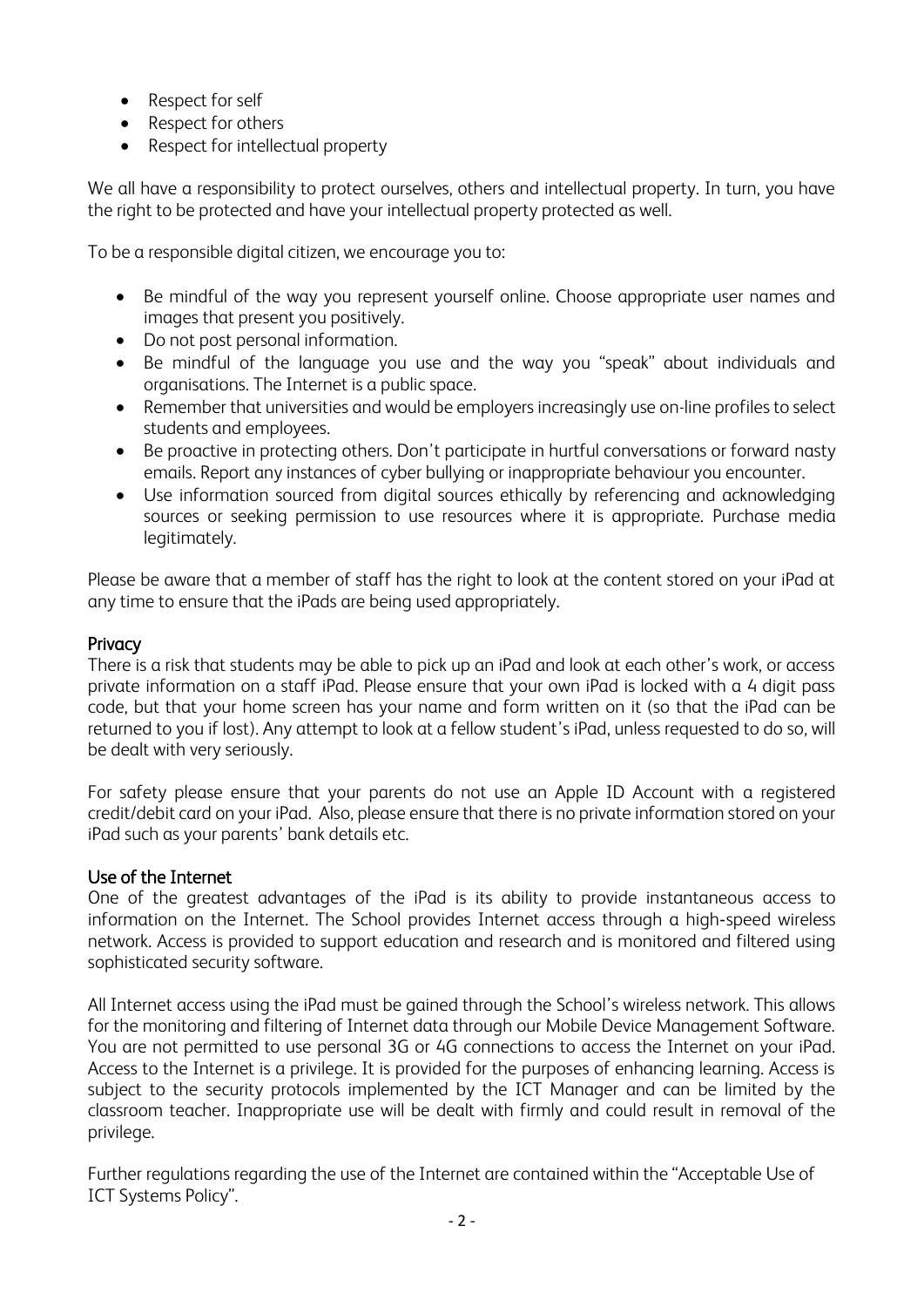## Email

You have been provided with a school email account to use for educational purposes only. You are expected to use appropriate net etiquette as described in the "Email Etiquette Guidelines"". Email is not private and is subject to monitoring. All digital and electronic communications are permanently stored and accessible. You are reminded to be mindful of your "digital footprint". Communications that may be considered hateful, harassing, discriminatory or offensive may be considered cyber‐ bullying. You should report any instances of offensive or upsetting communication to a member of staff.

Students are not permitted to access social network sites during the school day and when the MDM software is in operation.

### Recording Images and Audio

Permission must be sought from your teacher before using a camera or microphone during a lesson. You are not permitted to take photos, make recordings or record video footage of other students or staff, or their work, without consent. The use of a personal device to record and transmit data without the knowledge or consent of the individual subject is a crime under the Commonwealth's Criminal Code Act (1995).

You are not permitted to forward or upload photographs, videos or files without permission. Uploading images or videos to online media sharing sites is strictly prohibited. Inappropriate material should not be present on your device at all.

### Appropriate use in School

### In lessons

Some teachers will use the iPads in lessons more than others. This is likely to vary dramatically throughout the year as some lessons/topics may be more suited to the use of new technology than others.

Your use of the iPad in school is always at the teacher's discretion. If the teacher hasn't asked you to use the iPad then it should be kept out of the way in your school bag. If the teacher feels that you have not been using the iPad responsibly then they will ask you to put it away and issue a suitable sanction.

#### Break/Lunchtimes

You must not use your iPad at break or lunchtimes and you should either keep it in your bag, and keep your bag with you, or put in your locker. The only exception to this rule will be when a teacher supervises your use of the iPad for example in a lesson at lunchtime or the Student Digital Leaders Group.

## Travelling to and from School

You must keep your iPad in your bag when travelling to and from school. It must not be used on buses even if you travel on a school bus.

## Use at Home

Teachers will set home learning on the iPad and the usual sanctions will occur if this work is not completed. The use of any technology in the home is under the guidance of parents.

If you do not have access to the internet at home then the iPad can still be used but will lose some of its effectiveness. While you will not be able to access services like the VLE you will still be able to work on most apps that are installed on the iPad. You will have to save work on your iPad and then back it up when you return to school and are connected to the internet. In addition you can stay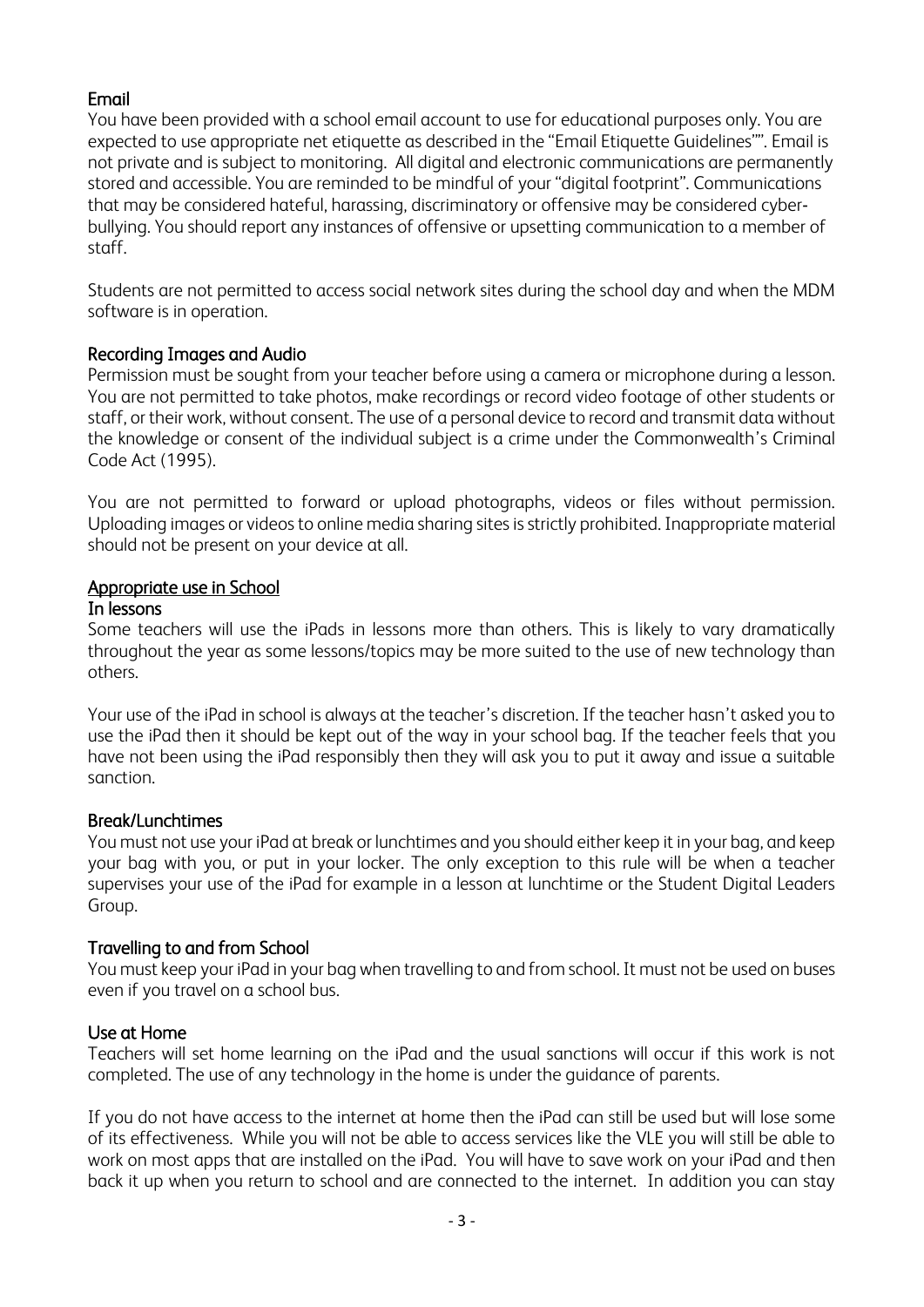after school for the Homework Club to complete any homework needing internet access. The Homework Club is from 3.45 – 4.45pm and is run in the Library; your parents need to fill in the appropriate letters to stay for the Homework Club.

## Being Prepared

Lessons will be disrupted if students forget their iPad, or have failed to charge it up overnight. You cannot charge an iPad in school. The iPad must be brought into school every single day and be fully charged. Failure to do so could result in a school sanction.

## Library Pool of iPads

We do not want lessons to be disrupted so there will be a pool of spare iPads in the library for students who forget to bring their iPad to school or forget to charge it. If you forget your iPad (or it is not charged) go to the Library during form period and ask the Librarian for a spare iPad. The Librarian will issue an iPad in the same way a book is issued and will note down your name and form. You will be expected to save any work you do to your Dropbox or OneDrive. You must return the iPad to the Library on the same day before you go home. We will monitor who borrows an iPad and issue sanctions if this is a regular occurrence.

Library iPads can be used for the Homework Club (3.45- 4.45pm). They will be configured with our MDM software and will also have the apps that are used in school.

### Loss or damage to iPads

It is essential that students treat all iPads with care so that loss or damage to iPads is minimised. If there is an issue with any iPad it must be reported to a senior member of staff as soon as possible. If the iPad was ordered through Jigsaw24 it is important that it is also reported to the ICT Manager as soon as possible. If the iPad has been obtained through Jigsaw24 it is very likely that it will be repaired within 5 to 10 days. Parents should contact their own insurer for iPads that were not ordered through the Jigsaw24 scheme and organise a replacement iPad as soon as possible. Students can borrow an iPad from the Library pool of iPads on a daily basis (including use at the Homework Club from 3.45 – 4.45pm) whilst a replacement or repair is being organised.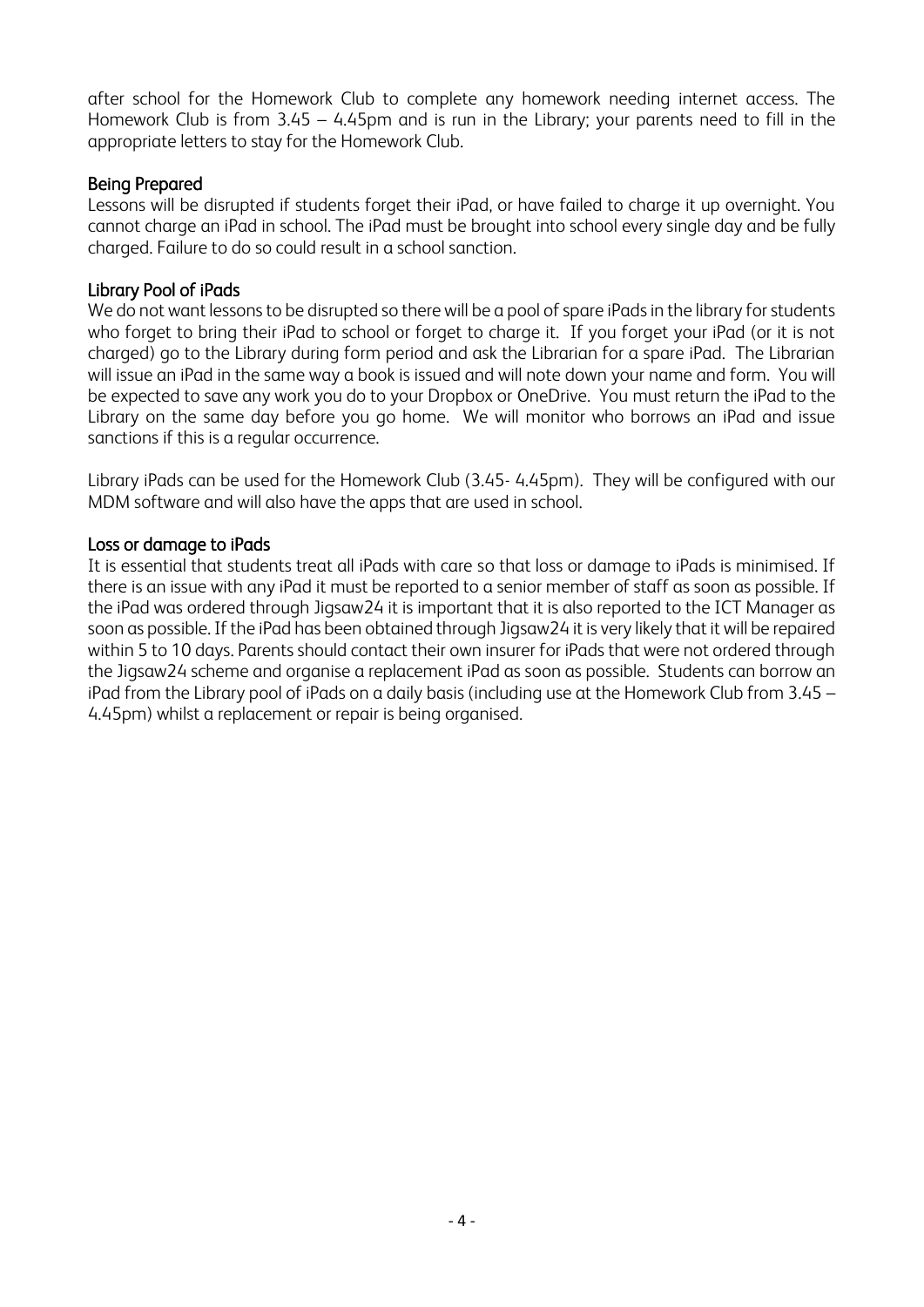## Student guidelines for iPads

### General

Students are responsible for good behaviour when using iPads and the positive code of conduct for lessons still apply. iPads are used for learning activities that may include research, production of content and communication with others. Remember that access to devices and the Internet is a privilege, not a right and that access requires responsibility. Individual users of the iPads are responsible for their own behaviour and communications. It is presumed that users will comply with school standards and will honour the agreements they have signed.

Staff may review files, apps and communications on a student's iPad to ensure that users are using the system responsibly. Users should not expect that stored files will always be private.

During school, teachers will guide students toward appropriate materials. Outside of school, parents have responsibility for such guidance. However, only age appropriate apps should be downloaded to the iPad as it is brought into school for use in lessons. Students should only use apps in school that a teacher recommends or authorises. To avoid any possible issues only age appropriate content should be downloaded to the iPad.

#### The following are not permitted:

- 1. Age-inappropriate content
- 2. Sending or displaying offensive messages or pictures
- 3. Using obscene language
- 4. Harassing, insulting or attacking others
- 5. Damaging computers, iPads, computer systems or computer networks
- 6. Violating copyright laws
- 7. Using others' passwords
- 8. Trespassing in others' folders, work or files
- 9. Using a vpn connection to bypass the MDM

#### How will new Apps be deployed?

The vast majority of apps will be downloaded by the school as and when required. Each iPad will be considered to be for both personal and school use so students will be able to install their own age appropriate apps at home – with the understanding that only school related apps will be used during lesson time.

The apps that are used in school (and the updates) will be pushed to the students' iPads by the MDM software. Students should not attempt to delete school apps which we have downloaded on iPads as these will be needed in lessons. Parents will not need to pay for apps used in school.

Students may want to download apps for personal use through their own or a parent's Apple ID account. However, we do not recommend that a credit/debit card is registered to an Apple ID account for security reasons.

Please note that the primary use of the iPad is for educational purposes so you must have at least 5 GB of space left on your iPad at any one time, otherwise you will not be able to use your iPad for school work. This may mean you will have to delete games apps to make space for school related apps to function. Too many games apps will make the iPad function more slowly which is not helpful in lessons.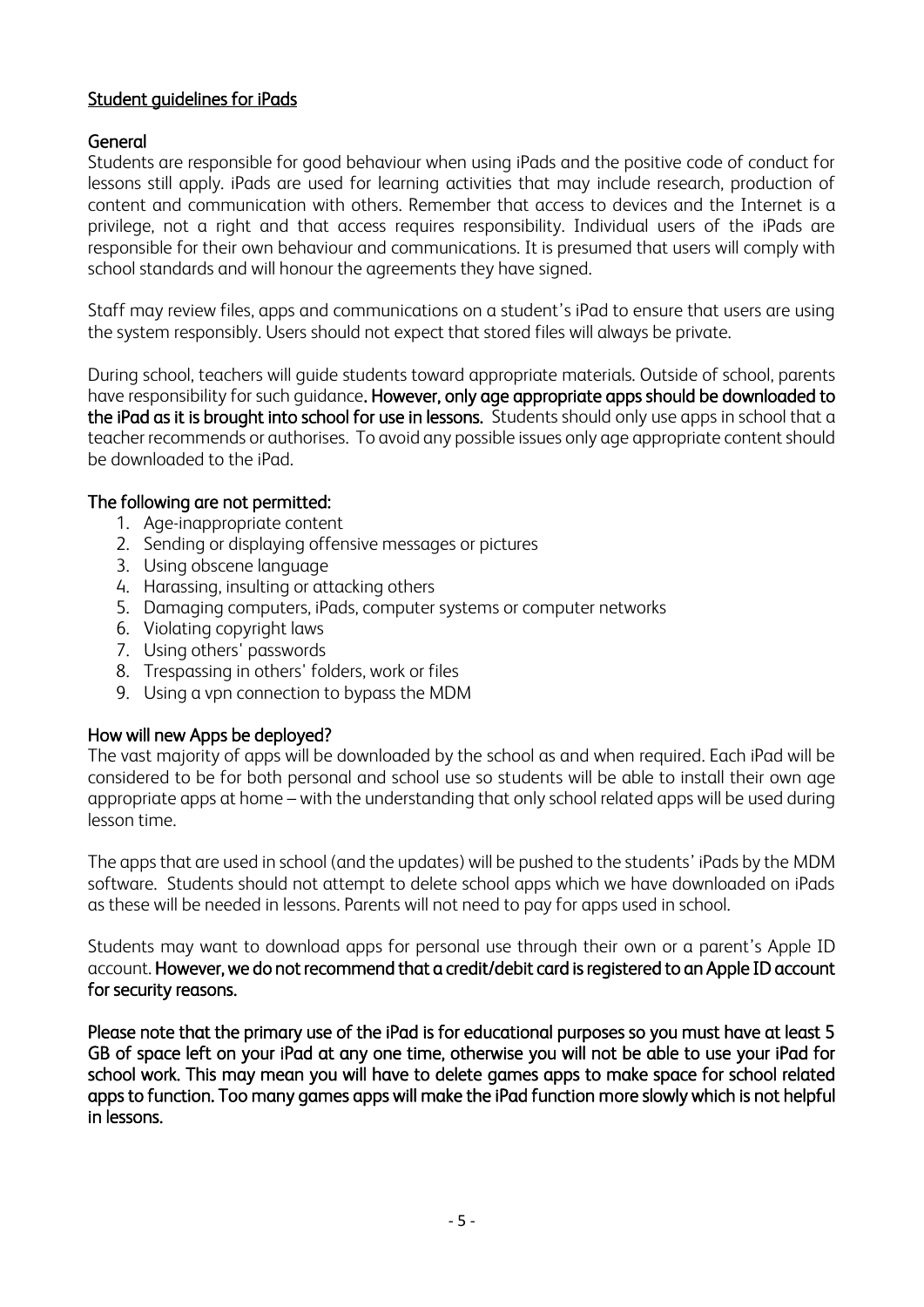### Helpful use of Apps in Lessons

Teachers will use software called Reflector to project work to the screens in lessons. This allows the teacher to walk around the classroom and monitor what students are doing on their iPads and use their own iPad on the screen at the same time. However, Reflector becomes less effective if students have large numbers of apps open at the same time. We will educate the students in how to use the functions on their iPads including closing any apps that are not being used in a lesson.

#### Mobile Device Management Software – Cisco Meraki

We use Mobile Device Management Software (Cisco Meraki) and this must be used on all iPads. You must only use an iPad in school which has been configured with Cisco Meraki. If your parents buy you a new iPad, as a result of an insurance claim etc. (for boys whose iPad was not ordered through Jigsaw24), it must be taken to the ICT Manager on the first morning you bring the iPad into school so it can be configured with Cisco Meraki.

Cisco Meraki will be used in a number of ways: to push apps, apply restrictions, audit App content. Lightspeed and firewall will be used to filter inappropriate web access, block social networking sites and game center.

#### Where will students' work be saved?

The way work will be stored will depend on the type of work: some work will be stored on the iPad itself and backed up automatically to the iCloud, other files will be stored using a Dropbox or SkyDrive Pro or another storage facility. Often work will be stored on Showbie as this is a way staff look at students' work electronically.

#### How will students print work done on the iPad?

All students will have a school email account so if it is necessary to print work students can email work to themselves and then print this off on a school computer or at home. Some of the apps that teachers will use e.g. Showbie, require students to send work to teachers electronically. Work can also be uploaded to the VLE. In these ways we will be able to reduce the amount of printing that needs to be done and also reduce the amount of paper that is wasted, something that will be of benefit not just to the school but the environment as well.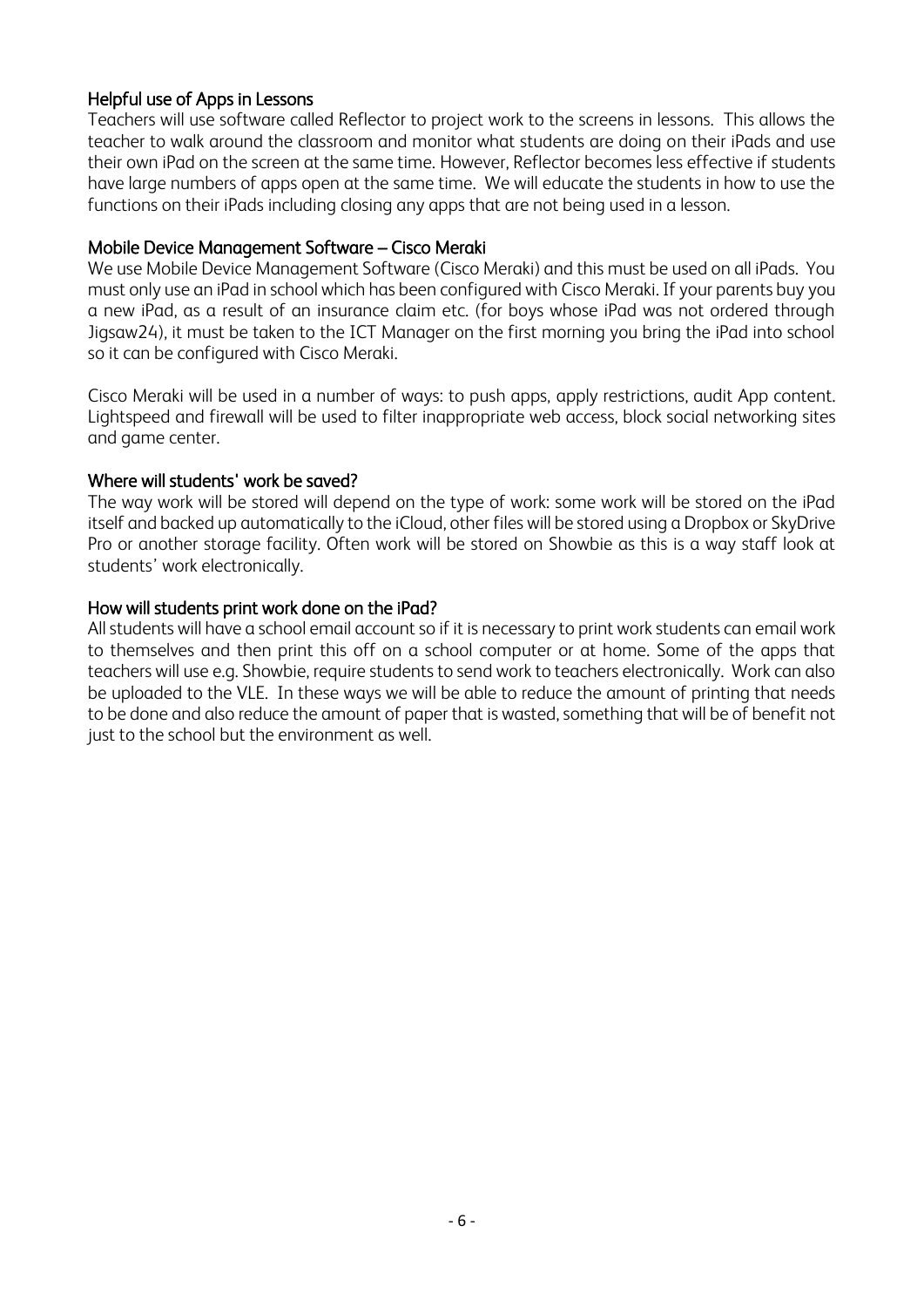## Appendix 1: A School Day With iPads – Year 8

## Please note the following safety and security for a typical school day

## Travelling to and from school

- In the morning pack your charged iPad in your bag carefully; don't put heavy text books on top of it! Make sure your bag is zipped up and the iPad is not in an outer pocket or visible.
- You must not use it on the way to or from school.
- If someone approaches you on the way to or from school and asks for any electronic valuables hand the iPad over; your safety is far more important. The iPad is insured (the ones ordered through Jigsaw24 certainly are insured) and it can be tracked using "Find My iPad". Report the incident as soon as possible to an adult. If the iPad is taken away from you, you may need to contact the Police in order to obtain a crime/reference number.

## Arriving at school

- As soon as you arrive at school put the iPad in your locker so that it is safe while you are in assembly.
- When your Form Tutor tells you take the iPad out of your locker and put it in your bag for period 1.

## Lessons

- Only take your iPad out of your bag when your teacher asks you to get it out.
- For Games lessons the iPad must be put in your locker before the lesson. You should do the same for PE lessons unless your teacher specifically asks you to bring your iPad to the lesson. It is helpful for boarders to also have a locker to put their iPad in before PE lessons.
- In an emergency if the iPad is on the desk then close the case and take it with you as you quickly leave the building. If the iPad is in your bag, and bags need to stay in the room, then leave it there and evacuate the room quickly.

## Break and lunch time

- You must not use your iPad at break or lunch time this is not acceptable. The iPad either needs to be in your locker or in your bag and the bag should be kept with you.
- During good weather when you play games on the field you must put your iPad in your locker.

## Homework Club

• You can use your iPad in the Homework Club; it is for your personal use and you should not let other students use it. When you leave the club it should be returned to your bag until you get home.

## After school activity or sport

• For most after school activities or sports you will need to put your iPad in your locker.

Finally, never leave your iPad in your bag unattended. In the morning look at your timetable and think about your day and when you will need to put your iPad in your locker. You will need to be responsible for your iPad so it is best to think ahead!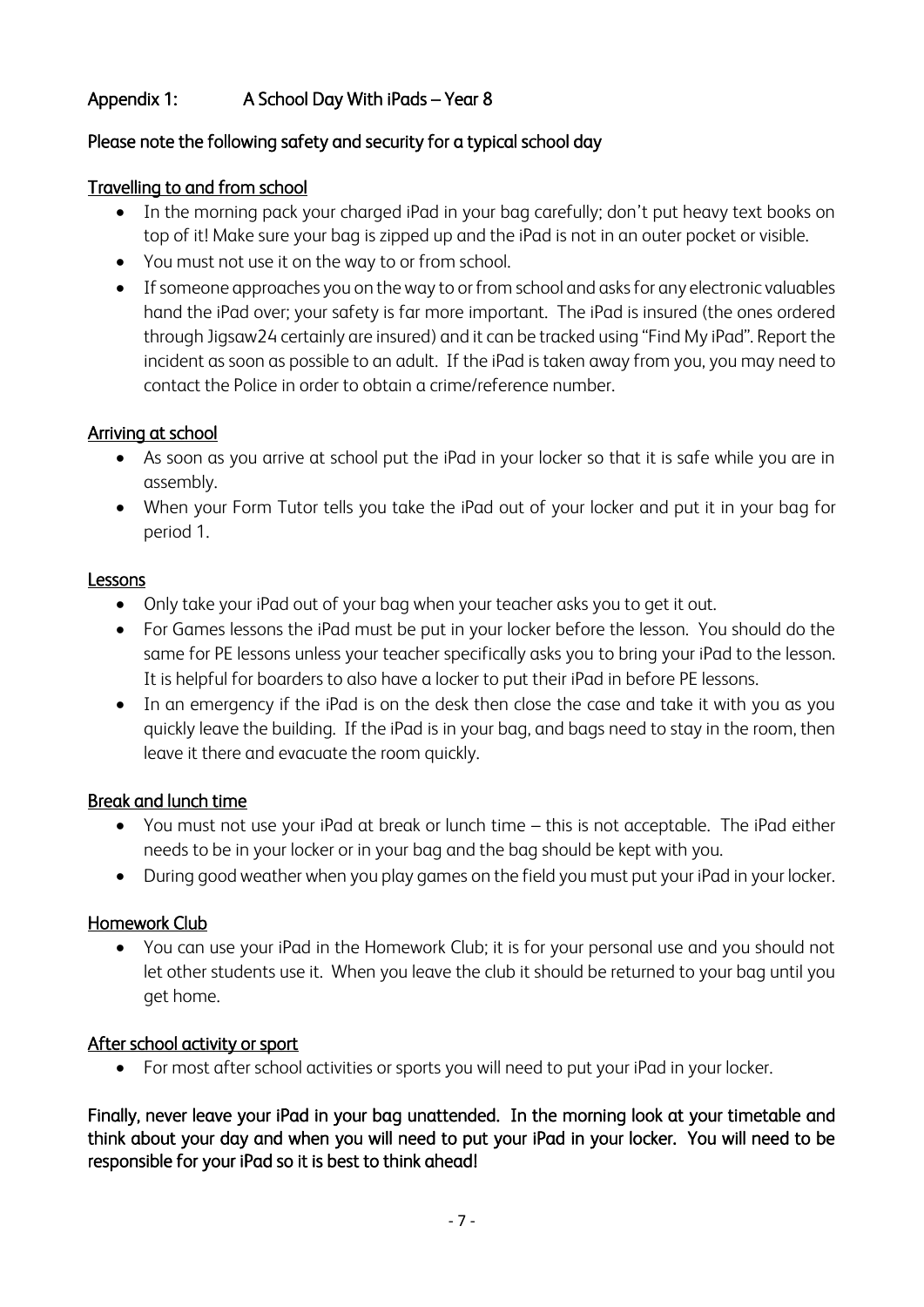

# Valuables Guidance

1. We strongly discourage all boys from bringing any valuables to school including mobile phones, electronic games like PSP's, Kindles, laptops etc. The school may specify the use of certain valuable items for educational purposes.

2. If boys do bring valuables to school against our recommendations we will not accept responsibility for any loss, theft or damage.

3. If boys do bring valuables to school they must be turned off and kept in a secure place i.e. a locker. They must not be seen, or heard anywhere on the school site during the school day (8.40 am to 3.40 pm) except where the school has given permission for educational purposes.

## THIS INCLUDES BREAK AND LUNCH TIMES.

The exceptions to this rule are that the Sixth Form are allowed to use mobile phones etc. when they go off site during the lunch time. Year 13 are also allowed to use mobile phones in the mezzanine study area for educational purposes only. The Sixth Form are allowed to use laptops and tablets for educational purposes. The other exception to the rule relates to Years 8, 9, 10 and 11 boys who use iPads in their lessons for educational purposes.

(Also please note point 7 below).

4. If a mobile phone etc. is seen / clearly heard anywhere on the school site during the school day it will be confiscated.

5. When a valuable is confiscated it is held in the School Office. An email is sent home to the boy's parents indicating the date that the valuable can be collected, which is after four days. Boys can collect their phone from the School Office on the stipulated day.

6. Where parents are concerned about a boy not having his mobile phone for safety reasons the school can provide a very basic mobile phone for the duration of the confiscation.

7. In the exceptionally rare case where a boy's valuable has been confiscated for a second time a Deputy Headmaster's detention is also issued as part of the punishment for not adhering to this Policy.

8. For an activity where boys change and leave their possessions in a changing room, classroom etc. a valuables box will be available and offered to boys by a member of staff. This box will be kept securely during the activity and boys will be able to collect their valuables at the end of the lesson/session. In accordance with point 3 above ideally we would not expect boys to put mobile phones etc. in a valuables box. It is intended for watches, wallets etc. However, if for a particular reason a boy has a mobile phone etc. when he is changing for an activity during the school day or for an extra-curricular activity he should be encouraged to put the item in the valuables box.

9. Boys will be encouraged to use the valuables box but it is each individual boy's responsibility to hand in his valuable possessions at the beginning of a lesson/session and to collect them at the end of the lesson / session.